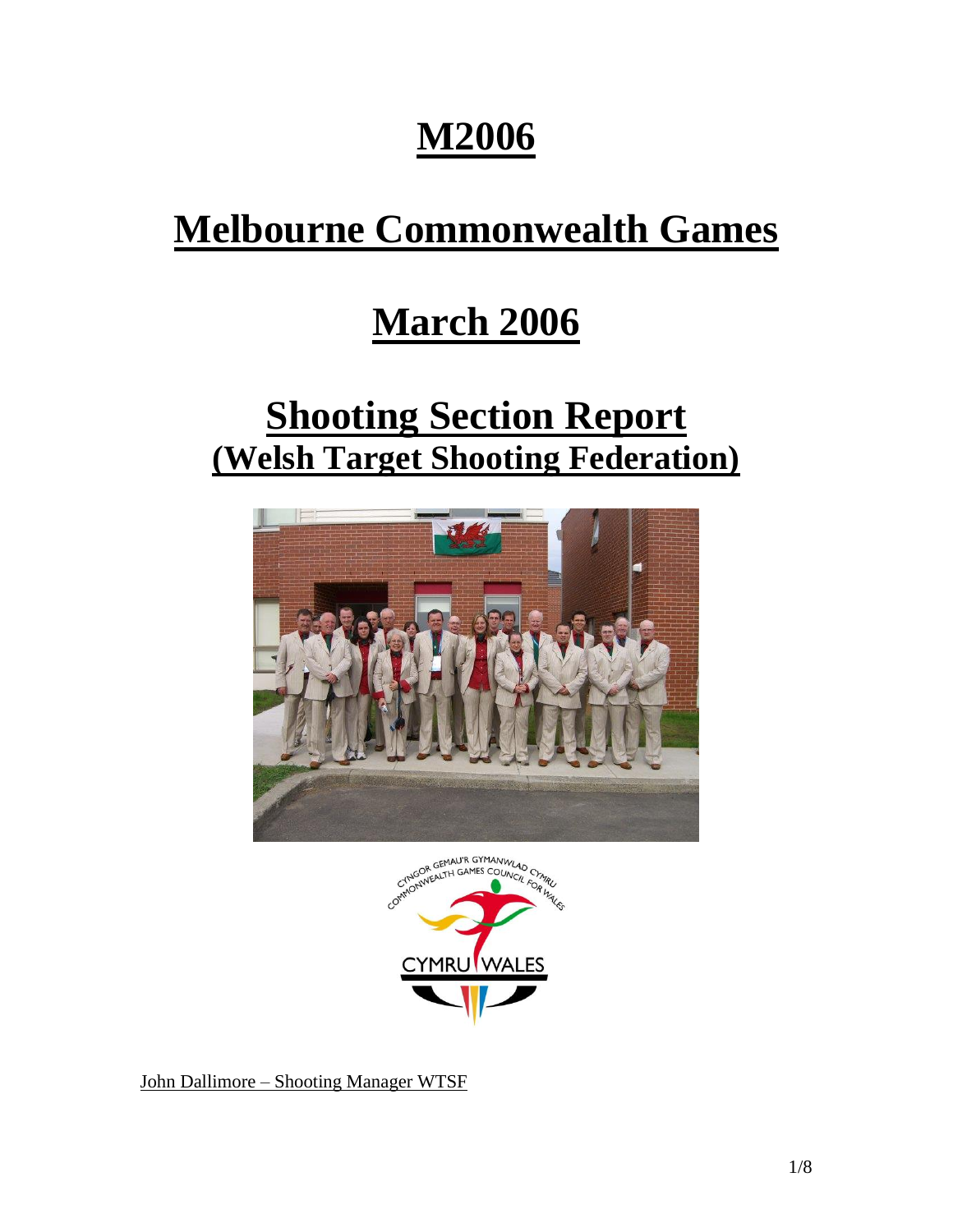### **1. Preparation**

Preparation for M2006 started immediately after Manchester 2002, each of the four sections developed a nomination policy over the following three years. During this time the Sports Science Department of the Welsh Sports Council led by Manager Matt Cosgove was involved with the shooting team.

Over the last year there has been a massive change in the Commonwealth Games Council for Wales. Our thanks must go to the Board and Executive of the CGCW for the professional manner that Team Wales was prepared for M2006 in such a short space of time.

## **2. Pre Games Training**

The busy competition schedules of the four sections made it extremely difficult to assemble all the team together for group training prior to departure for Melbourne. All team members were given the opportunity to compete at the M2006 venues in the Commonwealth Shooting Federation Championships in Melbourne in March of 2005. This proved an invaluable opportunity to prepare for M2006.

Preparation funding, from Elite Cymru, Wales Sports Council (WSC) and WTSF was made available in 2004/05 making it possible for all team members to attend overseas matches in preparation for M2006

In March 2005 a strong Welsh Target Shooting Federation Team was selected and attended the Commonwealth Shooting Federation Championships in Melbourne. This gave the Athletes and Officials an insight and feel for the following Year.

- 1. Attending a pre games holding camp, this proved invaluable as it showed that it was important to get over Jet Lag and acclimatisation before starting to train.
- 2. Moving into the Official accommodation just before the training days.
- 3. "Bonding" of the team members prior to M2006
- 4. These Championships proved to be an important step towards M2006.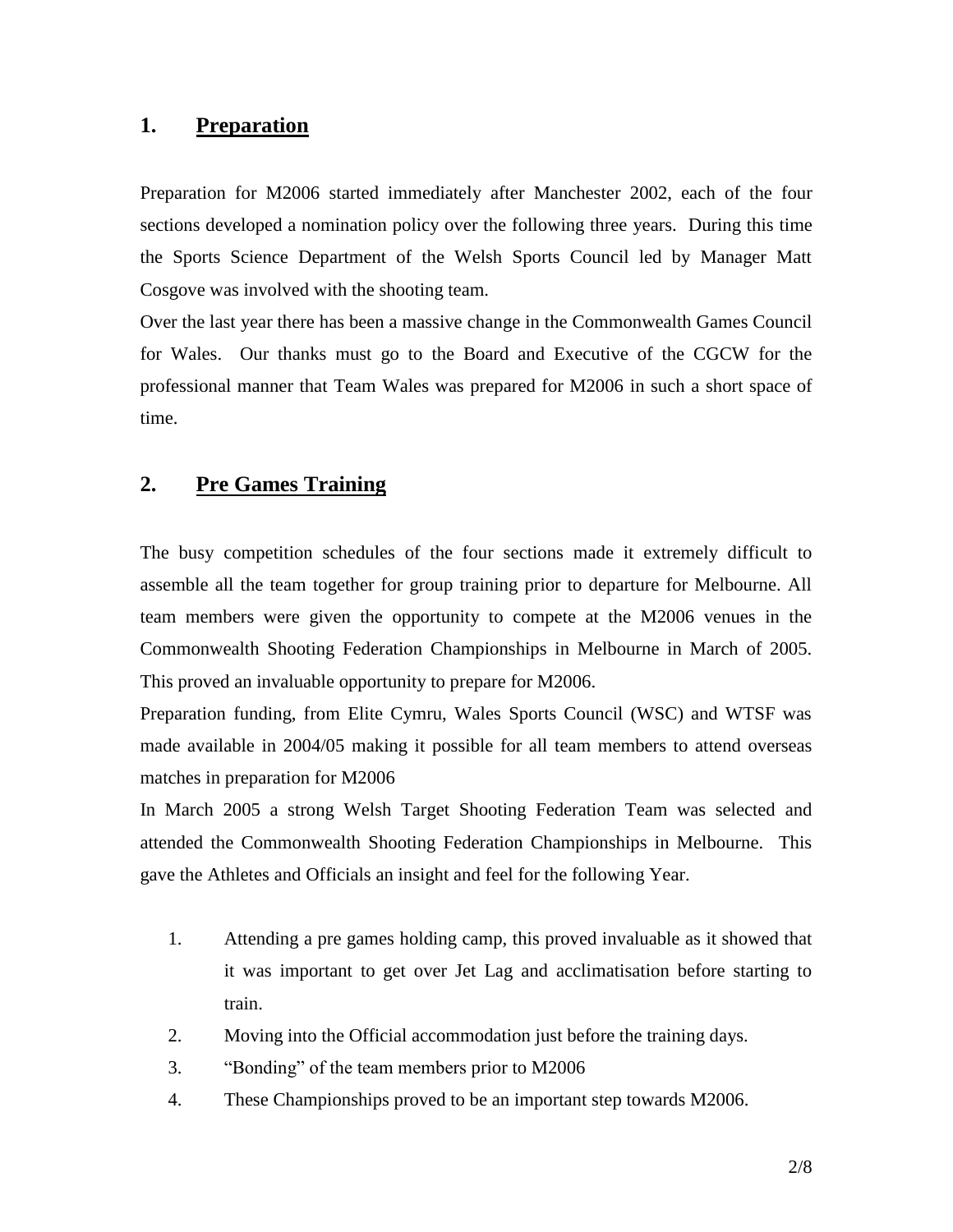During 2005 the final selection criteria was put in place and competitions were carried out both Home and Abroad.

All disciplines set out a rolling selection procedure between early 2004 and September 2005. The Welsh Target Shooting Federation (WTSF) nominated the team to the Commonwealth Games Council for Wales (CGCW), who confirmed selection of the full team of 13 men and 5 women plus support staff in early October 2005.

After March 2005 until February 2006 little funds were made available for in-depth pre games training, therefore possible pre games camps to South Africa, Kenya etc. were not even considered. Camps that were "Mainly self funded" took place.

- Pistol team trained in Israel,
- Clay target team in Italy and Spain,
- Smallbore/Air Rifle team weekends Henley in Arden, three weekends at the 50 metre indoor facility at Burnham, two weekends Bisley, and three weekends in Gibraltar training and helping with the Gibraltar squad.

Gibraltar proved ideal not only for Wales preparation, but we saw the "World Class" progress of one of the Gibraltar Air Rifle Woman Heloise Manasco who is denied by "politics" the chance to perform on the World Stage in ISSF competitions.

#### NB.

Gibraltar and Spain were selected for outdoor lighting, as being on similar latitude to Melbourne.

In January/February funding was made available from the Sports Council of Wales; Thanks must go to our Shooting Liaison Officer Colin Metson for his work in helping us obtain this support.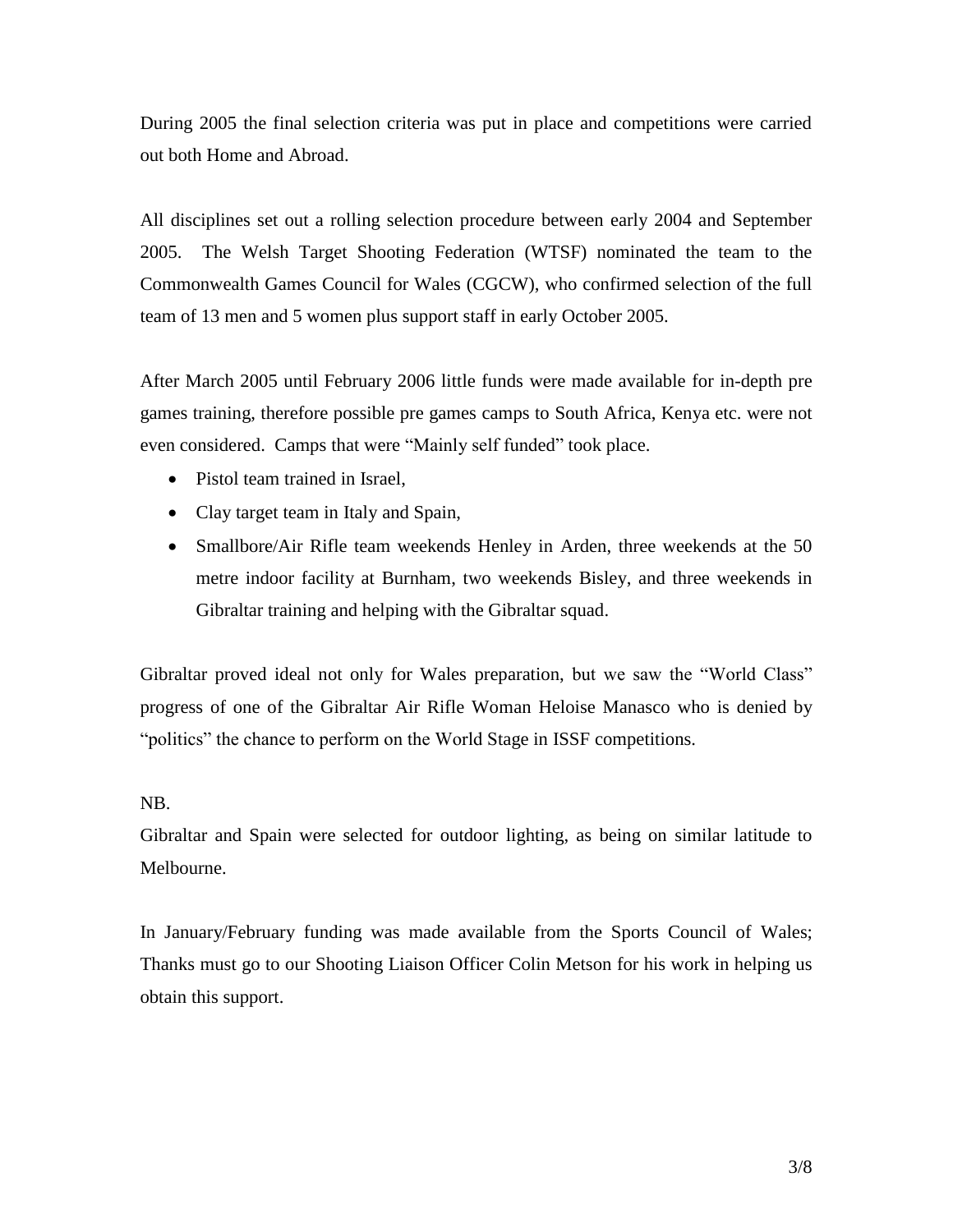## **3. Team Wales Shooting competitors**

• **Smallbore** (.22 and Air Rifle) –

Men:

**John Croydon, Martyn Blake, David Phelps, Griff Morgan.**

Women:

**Ceri Dallimore, Jo Brekke, Jenny Corish, Sian Corish.**

• **Pistol**

**Steve Pengelly, Alan Green, Ian Harris.**

• **Fullbore** (7.62)

**Alex Woodward, Gareth Morris**

• **Clay Target**

Men:

**James Birkett Evans, Mike Wixey, Malcolm Allen, Tony Grove.**

Women:

**Sarah Wixey.**

## **Team Wales Shooting Officials**

• Shooting Manager -- **John Dallimore;**

Port Melbourne Smallbore, Air, Rifle and Pistol events

- S/bore Rifle coach -- **Bill Phelps;**
- Air rifle Coach -- **Irene Daw;**
- Pistol Coach/athlete -- **Ian Harris;**

Lillydale Clay Target events

• Clay Target Coach -- **Roland Hill;**

Bendigo Fullbore Target events

• F/bore Rifle Coach -- **David Davies;**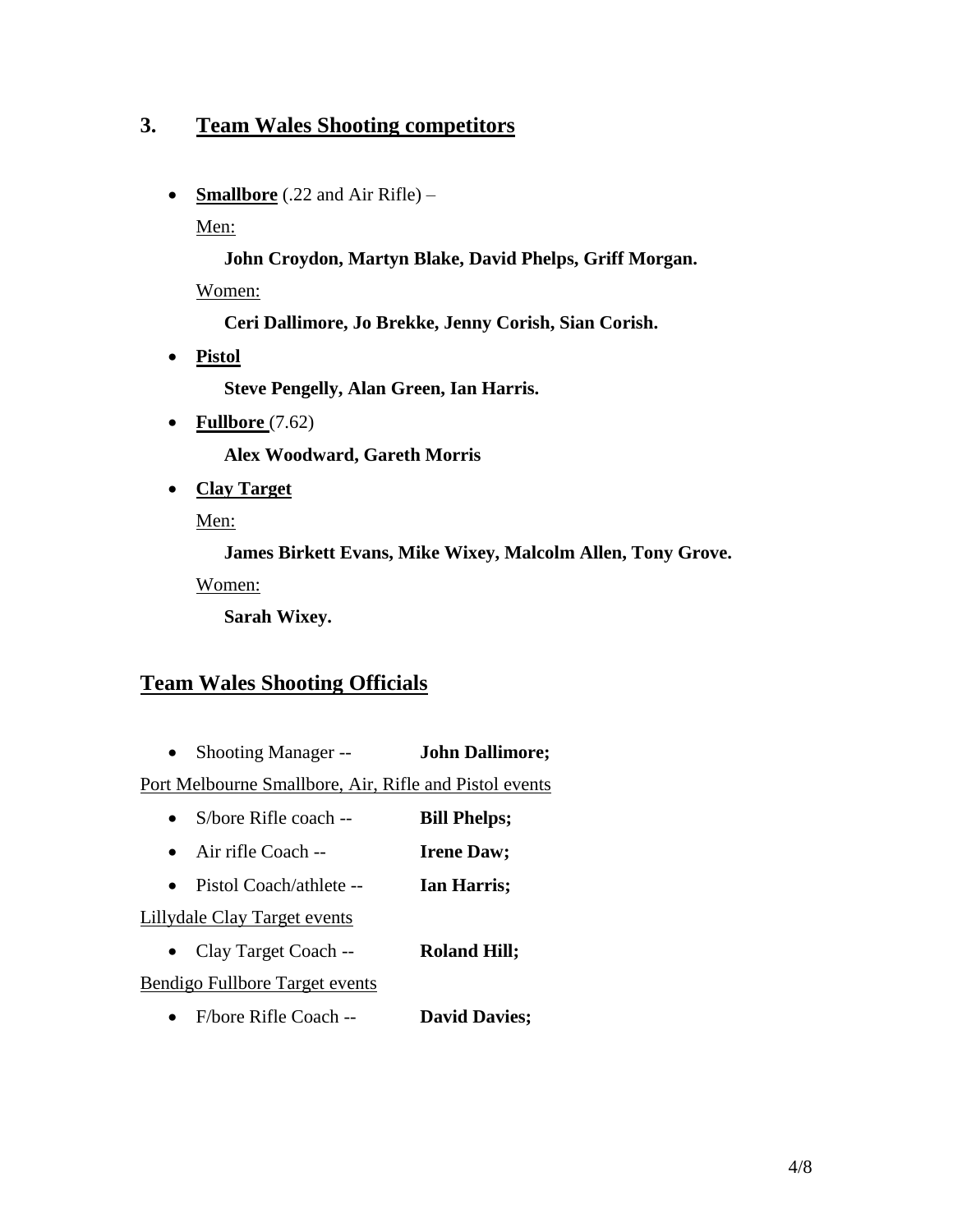#### **4. Melbourne M2006**

The main part of Team Wales (shooting) assembled in Cardiff on February 26th and travelled to Heathrow in style on the Cardiff City Football Club Executive Coach watching the Ireland v Wales rugby international on SKY television.

At Terminal 4 met the remainder of the team, Customs proved no problem; the whole team were through in less than an hour.

Smallbore Rifle used a holding camp in Melbourne, Pistol and Clay target used Sydney as a holding camp. Therefore the two different holding camps meant the team was on separate flights to Australia.

After a long and tiring flight via Singapore we arrived at Melbourne at 0600 on the 28th February, we were ushered efficiently through the airport. With all the necessary paperwork completed in advance we didn't encounter any problems at customs with the firearms. It was so efficient that we were leaving the airport on our coach before other sports travelling on the same flight were through customs.

## **5. Travel &Holding Camps**

On 28th February, the Smallbore and Air rifle members arrived in Central Melbourne and spent five days Rest and Recuperation in the Medina Executive apartments on Flinders Street near to the heart of the City and being on the fourteenth floor with terrific views over the City and the Melbourne Cricket Ground and Yarra River watching all the preparations for the opening ceremony. The Pistol members and part of the Clay target team arrived in Sydney to train on the Olympic ranges. This proved an invaluable part of the competition preparation; the remaining Team members arrived on the  $5<sup>th</sup>$  March, and moved directly to the Games village

All firearms were deposited at the holding armoury in the Athletes village and held there until the first visit to the training/competition venue. This was repeated prior to departure.

Our thanks go to Travel City Sports, Julie Whitingham, Jim Strachan and Jim Davies, for their help with the flight and travel arrangements.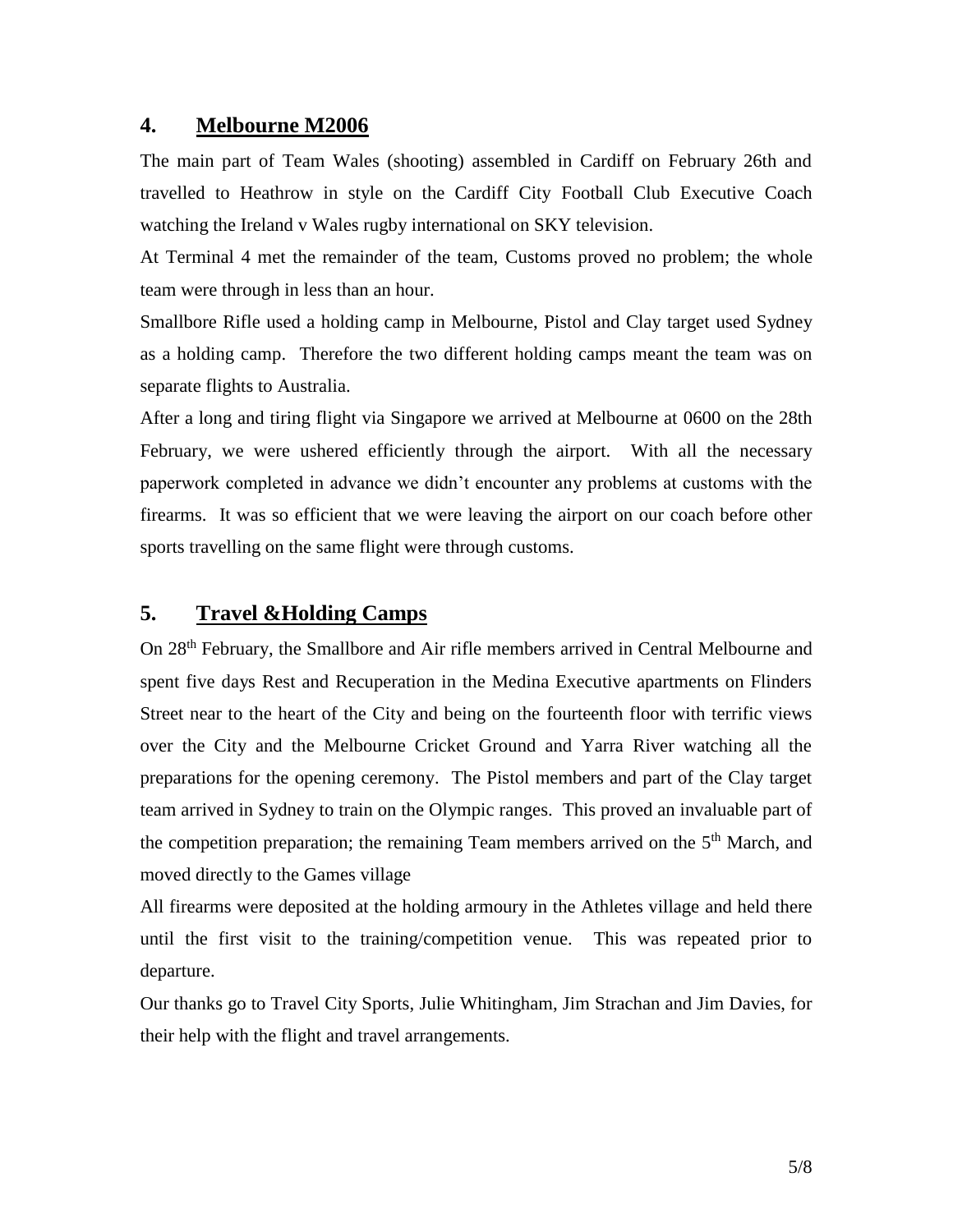#### **6. Accommodation**

In the lead up to the Games there was a lot of uncertainty of housing team and coaches together, but on arrival we were pleased that all of the shooting athletes were housed together with the three shooting team coaches in adjacent houses.

The house had nine (single, two and three) bedrooms and with eighteen (mixed) team members, there were no problems with "mixed" sharing four bathrooms and toilets.

The three Fullbore members in Bendigo were housed in a Satellite Games Village situated in the Four Seasons "luxury" hotel on the outskirts on Bendigo.

#### **7. Ranges**

#### **Melbourne International Shooting Club (Port Melbourne)**

Located 25 minutes from the Athletes Village in Port Melbourne, the "Melbourne International Shooting Club" was the venue for Small Bore, Pistol and Air Weapon shooting events.

The venue houses a 10m indoor shooting area as well as 25m and 50m ranges. The venue has upgraded its target systems and infrastructure to enhance its international standard facilities.

#### **Melbourne Gun Club (Lillydale)**

Set in picturesque semi-rural Lillydale in the foothills of the Yarra Valley wine region, about one Hour from the Athletes Village. This venue hosted the Clay Target Shooting competitions.

The Melbourne Gun Club is recognised as one of the most scenic and best equipped Clay Target shooting facilities in Victoria. In its long history it has already hosted many national and international events. Although existing technical equipment was suitable to conduct events, upgrades were made prior to the Melbourne 2006 Commonwealth Games to meet the ever-evolving international standards.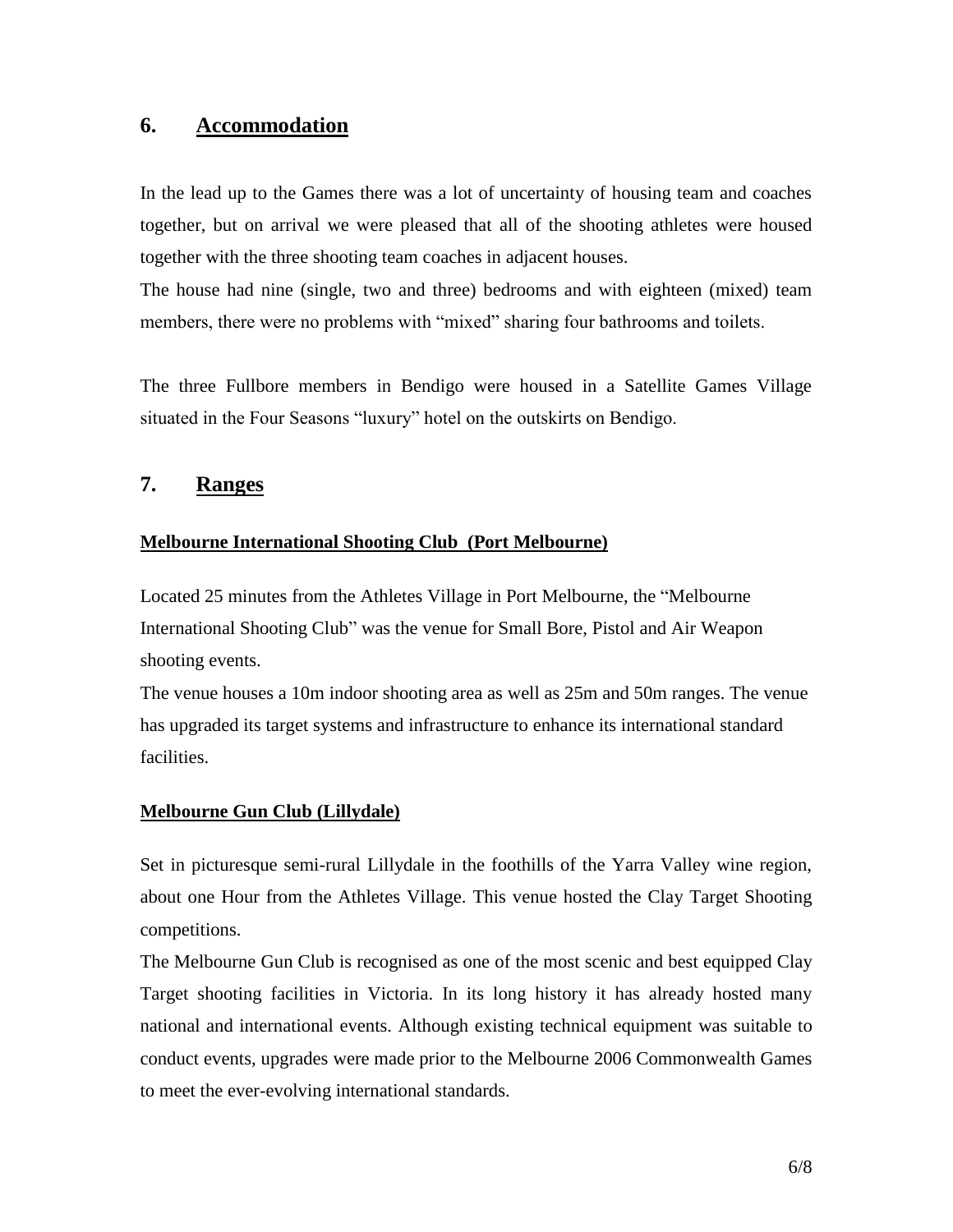## **Wellsford Rifle Range (Bendigo)**

Set in the historic regional town of Bendigo, about two hours drive from Melbourne; this was the venue for the Full Bore Shooting event. Often during the Long range shooting about thirty Kangaroos could be seen skipping across the range only a 100 yds from the shooting

The Government of Victoria committed funds to a redevelopment program which included a slight realignment of the range and new target mechanisms. The upgrade ensured a state-of-the-art facility with all technical equipment meeting the highest standards.

#### **8. Competition**

#### **Badge matches**

Badge matches were successfully conducted in all the competitions before the official opening of the Games. Wales won Gold - Jo Brekke Women's prone rifle, Silver- Mike Wixey Men's trap, Bronze with Sian Corish 3 x 20 and Gareth Morris Fullbore

(Medals for Wales at all the three venues)

**Official Competitions** Full Results can be found on:

<http://www.melbourne2006.com.au/Schedule+and+Results/By+Sport/Shooting>

Competitions were scheduled for every day of M2006 from day two.

The schedule was split into two four day periods, with the pair's competitions on the first four days followed by the individual competitions.

There were 30 separate competitions in the shooting programme.

In the Men's Prone Rifle event David Phelps with a World class performance winning Gold, Griff Morgan was also in the final.

David and Griff winning bronze in the Men's Pairs. This was the only time when all three podium positions were occupied by Home Country competitors.

Jo Brekke winning Bronze in the Women's prone.

Sian Corish fourth in the  $3 \times 20$  and John Croydon also fourth in the  $3 \times 40$ , these two fourths were the top Europeans in the respective three position events.